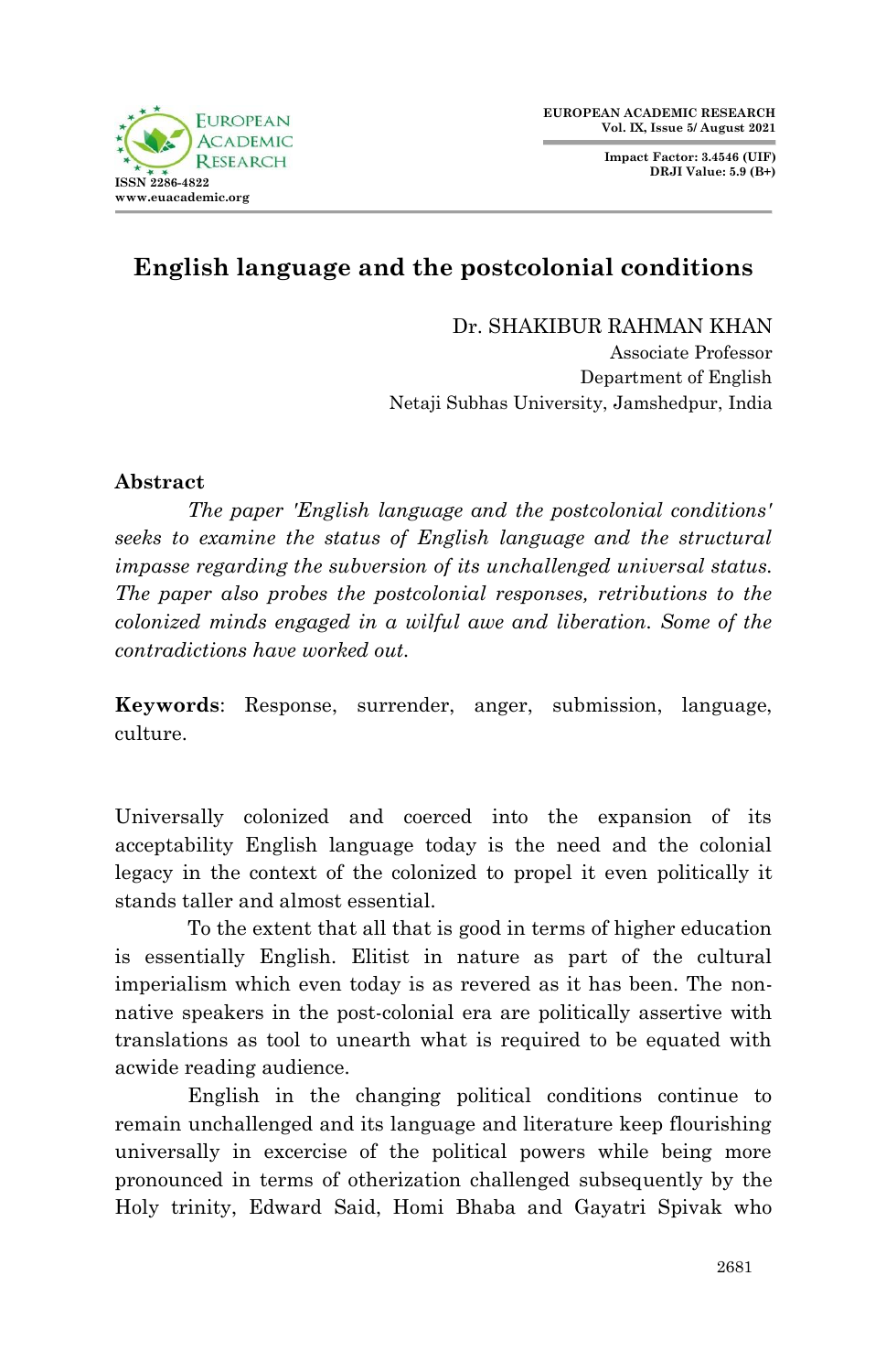refused to be callow in their postcolonial retributive responses to the idea of the otherization. And thus teaching of English in the gulf and African nations assumed prominence though the Nigerian writer Chinua Achebe, Irish James Joyce and polish Joseph Conrad had their resistance using the weapon of the colonial language to hit back at the supposed cultural superiority of the West while using the long handle of imperialistic politics.

Most of the colonized minds in the wordings or the third world countries have a sharp division in their education system that produces two kinds of education, one is elitist which is English medium schools while the public education remains as much subaltern in the face of the structural impasse and infrastructural absence and the subsequent gap in the determination of social status and dignity. One of the pleas generally offered in defence of the elitist structure of education is the unabated prejudice against the language of the land.

This second class treatment of the native language in its own backyard has given the impetus and fillip to such a prejudicial construction of minds which in public domain has a disdain to the education given in Hindi and other regional languages. And thus political conditions and the politics of language keep growing and dwell in the lingering chambers of uncertainty. Postcolonial minds are not free in the subcontinent from the vicious influence of colonized minds under intense pressure to uphold what has been handed down to them by generations together. Minds of kids, kinder garden students, early education all conjoin to produce colonized minds in a free country as the freedom English has been a long, dark night or a morning that has a weal of dog about it.

The precolonial syllabus in the Universities of India had the western prejudice embedded in it and the agency to carry it forward was English language. The postcolonial syllabi are no different as it remains a bumbershoot with elitist malice adumbrated brazenly, for example we acknowledge without disagreement that Shakespeare is the greatest dramatist ever and for all times to come and this canonical status is again the product of a much pursued political agenda. No one refutes it which is again a great example of mental slavery and an intellectual surrender to the western design. Even for future the roads are blocked because till eternity Shakespeare will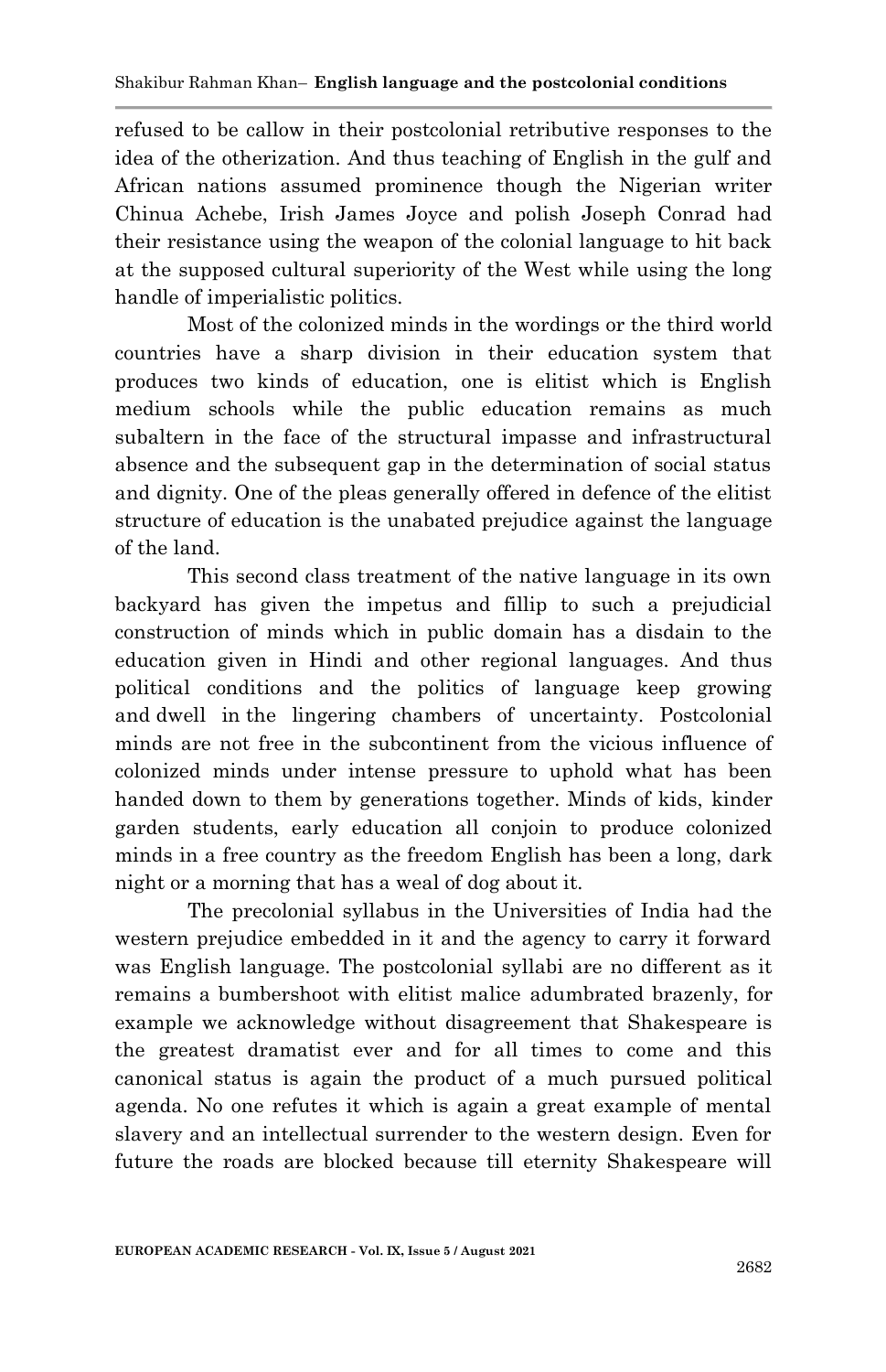remain unchallenged as part of the British control on literary imagination.

And thus English language will never be challenged in the colonized minds but there are examples too where it has been shown the door like Russia and China where the language could never find a foothold. There is nothing wrong in learning a language but language is not an isolated entity, its a cultural invasion, an invisible parasol, a smiling assassin which has untramelled cultural powers which eventually impact the mind and the life style. Those who do not know English language suffer from a complex and languish in isolation from the mainstream existence while education in English language is a privileged mistress of the honourable concubine. What we have examined so far is the status of English language in pre and post India placing odd postcolonial responses in between to suggest the ire and fire, resistance and retribution by western educated free minds which entail no fear of the colonial powers. And it's here only that Orientalism by Edawrd Said written in 1978 comes into play to engage in a cultural conflict with the Western propaganda of being the unchallenged culturally while Gayatri Spivak has a serious question in her essay 'Can the subaltern speak' about minds held hostage possessing servile imagination. Nobody has the moxie nor the prowess to resist the elitist wonders of privileged classes. And thus English as a universal donor will surround the consciousness of the free with a luminous halo about it. My contention was not to underplay English language but to look deep into the growth of tempers subservient to its ultimate goal which is the grandeur and the glory of this language, and that's why I discussed the postcolonial conditions predisposed to a bias against nurturing native minds rooted into the falsity of vanity and valour.

In the light of Edward Said's, Gayatri Spivak and p theory, all of this text has been examined. The basic elements of pot colonialism are: 'Easternism' idea by Edward Said and 'Subaltern' concept by Gayatri Spivak. Texts written by the authors of the nations conquered once by the British. Texts created by immigrants from countries with colonial history. Reading texts Reading the writings created during colonialism with the colonial discourse ideas in mind. EDWARD SAID: Eastern Europe "Wisdom is not innocent, it is constantly driven by power" informs Edward Said's book Orientalism with Foucauldian idea (1978). Orientalism is an expression applied as found, seen and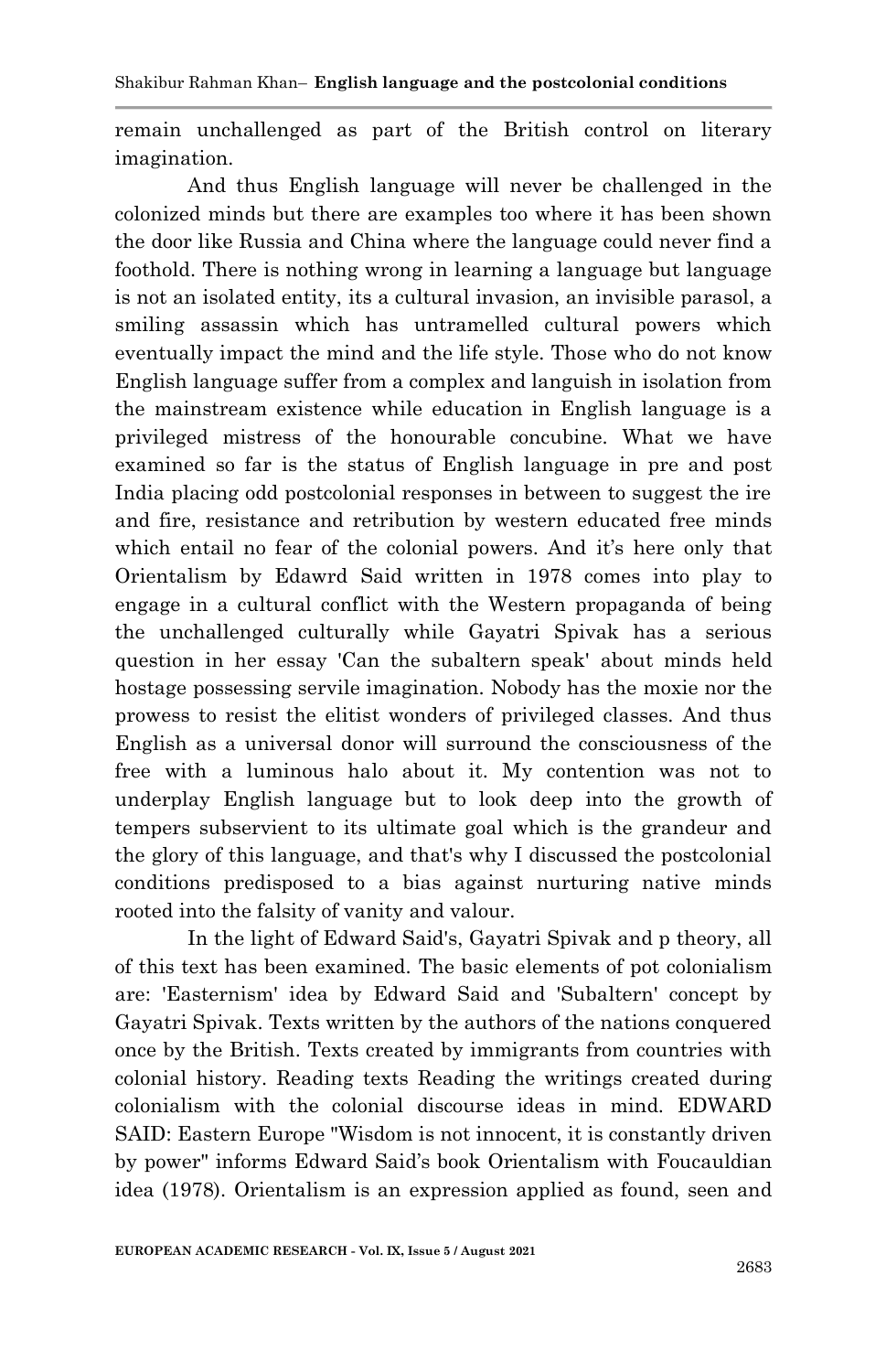reported in the 'East' Orientalism is a phrase given to the orient, which is in a way "created" by Europe and the West, found, seen and recorded. In the literary context it refers in all disciplines, including literary, social, and so on, to the speech of the West about the East, which is without a contradiction in the East. This speech adds up to a "text universe." It relates to the western attitudes towards the east, the west towards the east and it explains and interprets. The East grew to the west in the Middle Ages - it was far, inaccessible and strange. Due to the stories of visitors the majority of the conjecture of such research became more important Christianity and the cruises led to the east closer to the west. Constantinople's collapse in 1453 was almost the end of Christianity. Even farther threatening the West was the growth of the Ottoman Empire. This severe military requirement was frightened by the West. The stories of the passengers started to grow. Vasco-da-gama found India, which was used to write about and dream about the East in the west. 'Entertainment' or 'The Arab Night' Antoine Galland appeared in 1704 and 1717 for a thousand and one nights. Adventurous tourists have been far more than the tour's recommended itinerary or limits. By the eighteenth century, the earliest British Orientalist, Mr. Sir William Jones, who translated many Arabic and Persian texts influencing romantic writers' eastern themes. The interests of Napoleon were to preserve East knowledge.. He reminds out that the information about the "orient" generated and distributed in Europe was a colonial power's ideological complement. He alludes to a number of writers, statesmen, political theorists, philologists and philosophers who have contributed to orientalism as 'institution.' The representatives of the "orient" believe that they led to the development of a divide between Europe and its "other." The European predominance remained and spread over other countries. The sum of the west depictions of the orient alludes to Orientalism. The sum of the west depictions of the orient alludes to Orientalism. The work of Foucault to link the creation of knowledge with exercise of power influences the critique. It helps us to observe how our daily lives are governed by institutions. He mainly argued that orientalism or oriental studies was in the end a political view of reality that advocated a binary contrast between the familiar (Europe) and the odd (orient). It says that Orientalism generates binary oppositions between the East and the West, which are all orientations, which are everything that the West is not. . Orientalism is a dream of the West.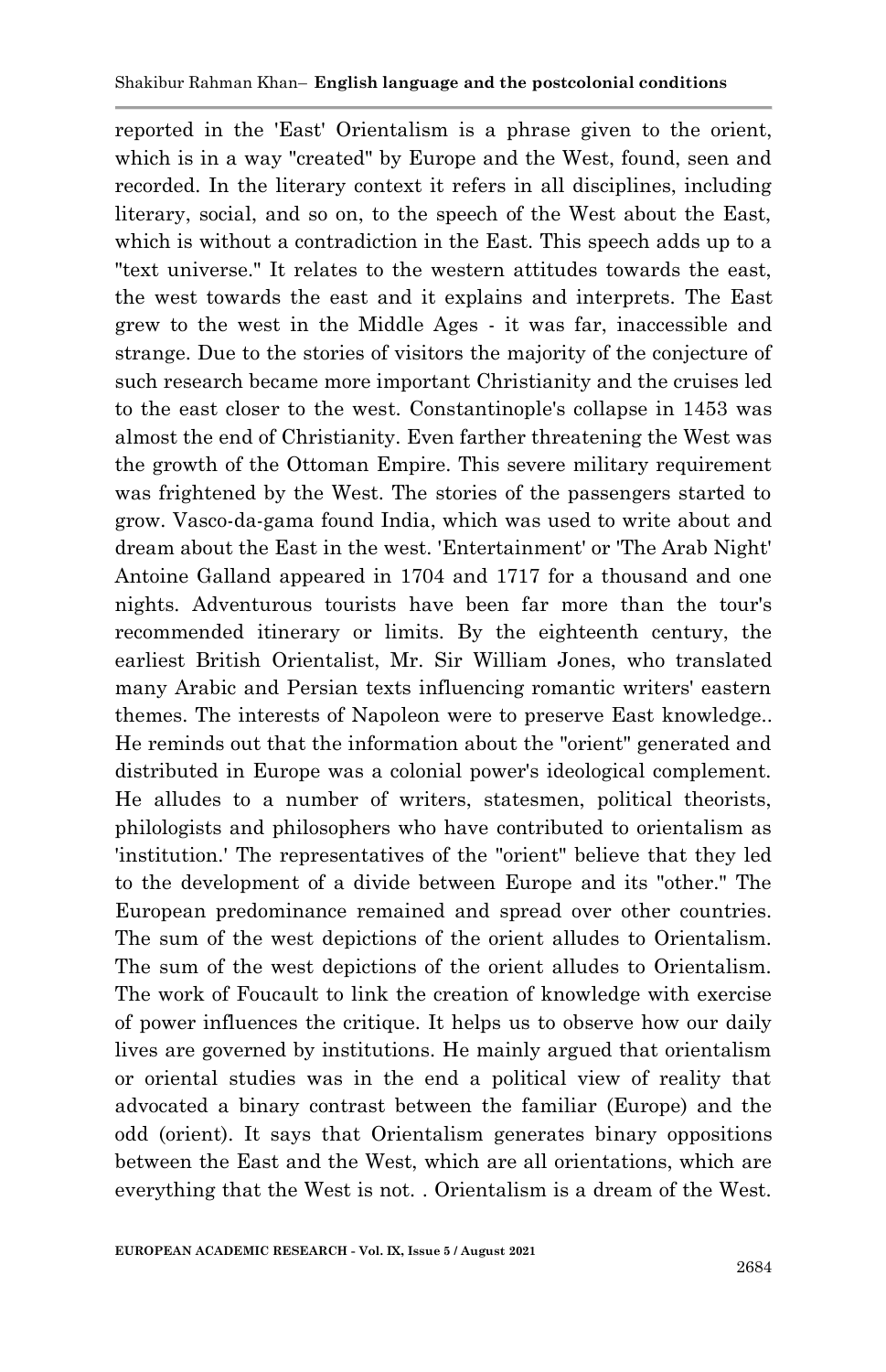The Western perspectives over the East do not depend on the realities in oriental countries, they frequently come from the dreams of the West, from fantasies of the East. Orientalism generates a manufactured building. It functions as an institution that provides objective knowledge with opinions and orientation theories He claimed that orientation was an object for academic study. Many literary texts which are at the service of Orientalism affect Orientalism. Orientalism has been studying something called Islam without studying the people since this religion is a desert one. Orientalism justifies the superiority of the West above Eastern countries. The link between the idea of orientalism and its practical implications must be emphasised. The article also demonstrates how Orientalism expresses certain preconception regarding the East and the East. The west is seen as a location of scientific advancement and growth whereas the orientation is considered distant, unchangeable, primitive or retrograde. The Orient is odd, wonderful, odd and reasonable, sensitive and familiar. Orientalism produces race hypotheses. Racism is an oriental product. The killers and aggressive Arabs, the faint-hearted Indians and the unscrupulous Chinamen. Orientalism is gendered forms of stereos. They view East as a whole as an exotic oriental woman or sexually promiscuous woman. Man of the Orient is not masculine enough. The Eastern ladies are typically portrayed as an object of sexual desire. Orientalism is shown by man's conquerors as a location of perverted yearning. The Oriental figures are always depicted to be cowardly, sluggish, non-civilized and so on, whereas the West typically shows us culturally good and civilized. Subalterns: Gayatri Chakravorty Spivak it is one of Post colonialism, feminism, deconstruction and Marxism prominent critics. She was Derrida's disciple and his interpreter. She is the author of Derrida's "Of Grammatology" introduction for the translator. Instead than revealing errors, she is interested in studying how truth is produced. The idea of subalterns is essential to Spivak's theory. The "subordinate" implies "low rank" and is a military word. It was the Italian Marxist Antonio Gramsci who adopted this word. The oldest political history demonstrates that the voice of subordinate groups (females, tribal people, the third world, orient) is moved in their article "Can the Subaltern Speak?," She is recognized to be a Third World lady, a marginal uncomfortable special visitor, an American professor, an exile of the Bengali Middle Class and occasionally a